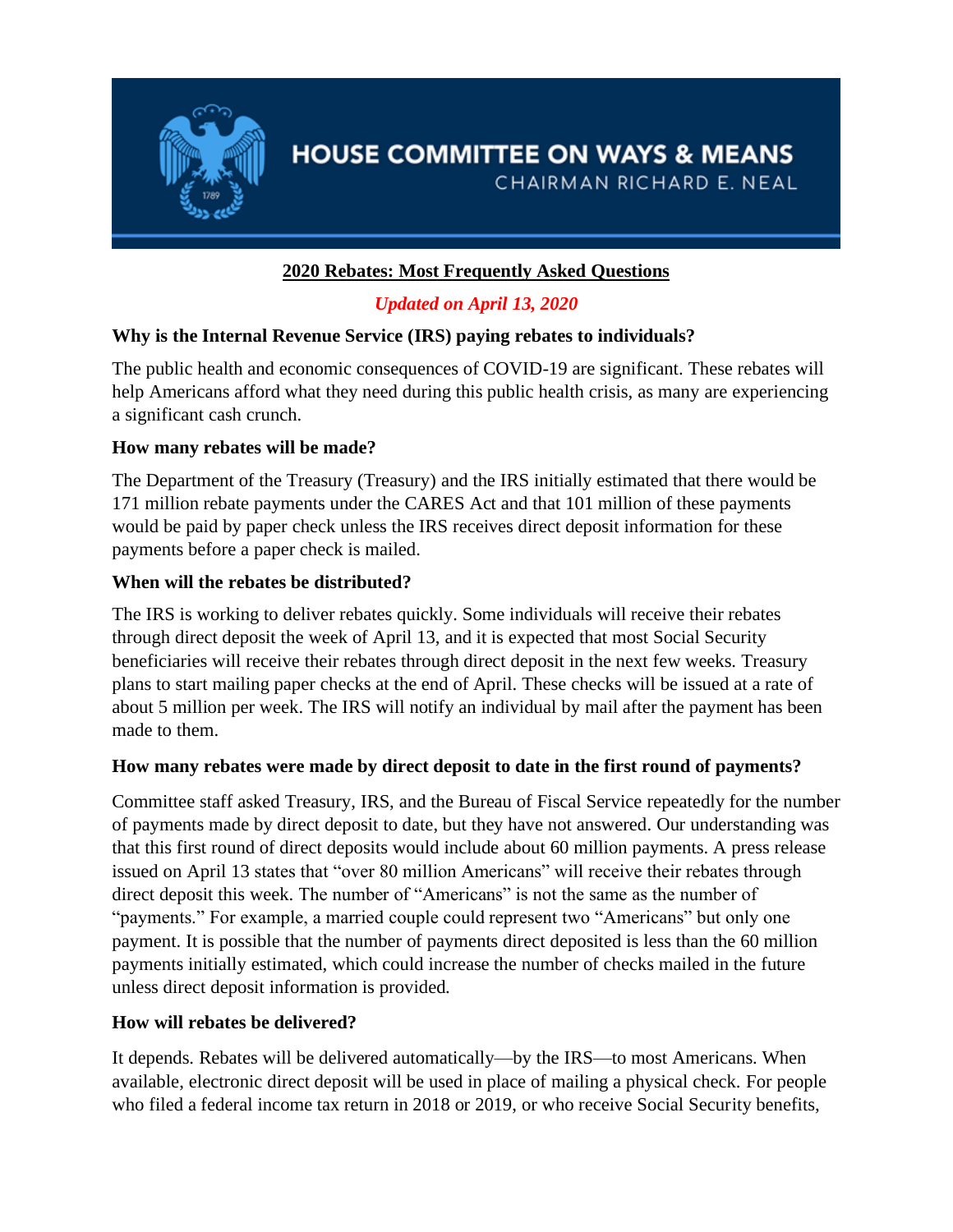rebate processing will be based on payment or address information already on file with the IRS or Social Security Administration. Electronic distributions will be automatic to an account the payee authorized on or after January 1, 2018. As discussed in more detail below, the IRS will have two online portals for individuals who have not already provided direct deposit information to the IRS to do so.

#### **How can I provide the IRS my direct deposit information?**

The IRS will have two online portals that will allow individuals to provide their direct deposit information to the IRS: (1) *Get My Payment* (for tax filers who did not provide direct deposit information on their 2018 or 2019 return) and (2) *Non-Filers: Enter Payment Info* (for individuals who are not required to file tax returns). The non-filer portal was launched on April 10.

#### **What is the difference between the two new IRS portals?**

On April 10, the IRS launched *Non-Filers: Enter Payment Info* for individuals who are not required to file tax returns. This portal will allow non-filers to register for their rebate payments and provide the IRS their name, address, Social Security Number, adjusted gross income, information about dependents, marital status, and direct deposit information. The IRS plans to launch a separate portal—*Get My Payment*—for individuals who filed tax returns in 2019 or 2018. This portal will allow taxpayers to find out the status of their rebate and, if no payment or check has been issued, to provide their banking information for direct deposit. Social Security beneficiaries will also be able to use this portal to learn about the status of their payment once processed.

#### **How large are the rebates?**

The amount of the rebate depends on adjusted gross income and family size. The payment is \$1,200 for each adult individual (\$2,400 for joint filers), and \$500 per qualifying child under age 17. (Rebates are not available with respect to dependents age 17 or older, including adult dependents.) The advance payment of rebates is reduced by \$5 for every \$100 of income to the extent a taxpayer's income exceeds \$150,000 for a joint filer, \$112,500 for a head of household filer, and \$75,000 for anyone else (including single filers).

#### **Does the phaseout apply to rebate amounts related to qualifying children?**

The phaseout (\$5 for every \$100 of income in excess of the relevant threshold) applies to the entire rebate amount, which includes rebate amounts related to qualifying children.

#### **Is there a limit on the number of qualifying children taken into account?**

No. There is no statutory limit on the number of qualifying children taken into account for purposes of the rebates.

#### **Do rebates need to be repaid?**

No, rebates do not need to be repaid. If an individual experienced an income gain in 2020 or if they have fewer dependents under 17, they will not need to repay any portion of the rebate that they received. If an individual experienced an income loss in 2020 or if they have an increase in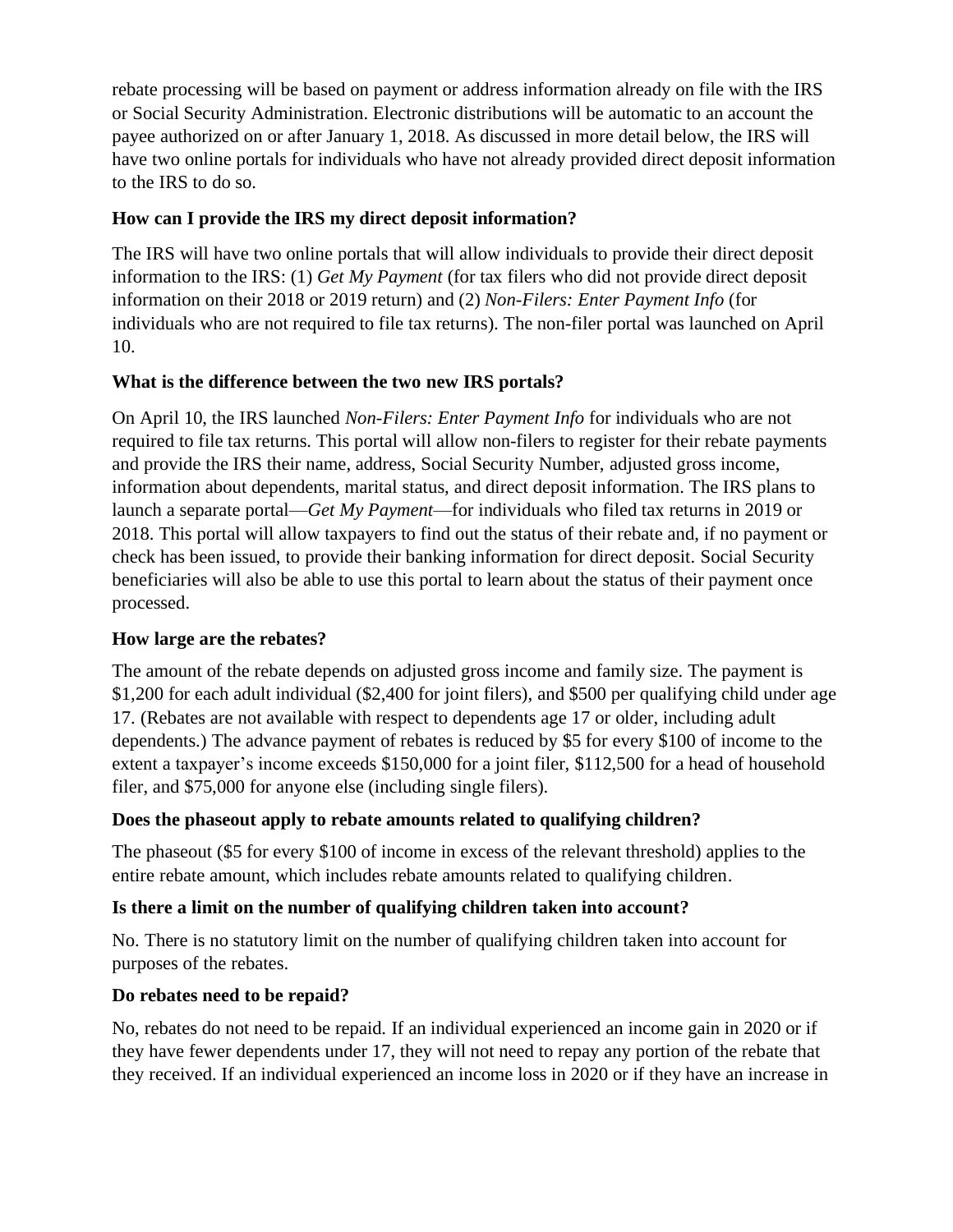family size, they may be able to claim an additional credit for the difference when the individual files their 2020 tax federal income tax return in 2021.

#### **Are rebates subject to federal income tax?**

No. The rebates are federal income tax refunds and are not subject to federal income tax.

#### **Many individuals don't need to file a tax return. Are non-filers eligible for rebates?**

Yes. There is no earned income requirement to be eligible for a rebate. Non-filers who are Social Security beneficiaries will be paid automatically by the IRS. (This is a change from the IRS's previously announced position.) However, many other non-filers may need to take additional steps to receive their rebates. On April 10, the IRS launched an online portal called *Non-Filers: Enter Payment Info* for non-filers to register for their rebate. This portal can be found here: [https://www.irs.gov/coronavirus/non-filers-enter-payment-info-here.](https://www.irs.gov/coronavirus/non-filers-enter-payment-info-here) The IRS will conduct a public awareness campaign to reach non-filers and provide them with information on how they can access rebates. This process is still evolving, and the IRS is posting specific guidance at [https://www.irs.gov/coronavirus.](https://www.irs.gov/coronavirus)

#### **How will a person who recently has moved access rebates?**

The IRS is endeavoring to pay as many individuals as possible through direct deposit rather than by mailing paper checks. If the person provided direct deposit information on their 2019 or 2018 tax return, the IRS will use that information to make the payment rather than mailing a paper check. If the person did not provide direct deposit information on their 2019 or 2018 return but wishes to receive electronic payment, the IRS will launch a portal called *Get My Payment* where they can provide their banking information. Taxpayers will not be able to update their address through the *Get My Payment* portal. Taxpayers can notify the IRS of a change in address by following the steps described here: [https://www.irs.gov/taxtopics/tc157.](https://www.irs.gov/taxtopics/tc157)

#### **Will the rebates affect my eligibility for federal income-targeted programs?**

No, the rebate is considered a tax refund and is not counted towards eligibility for federal programs.

#### **What identification requirements apply to receive rebates?**

Taxpayers must have Social Security Numbers for themselves and their qualifying children in order to receive rebates.

#### **Are families eligible for rebates when some (but not all) members have SSNs?**

In the case of mixed-status families where the filer has an SSN and the child does not, the filer should be able to claim the credit for the \$1,200 (\$2,400 if married) for themselves, but not the \$500 per child without an SSN. In the case of mixed-status families where the filer does not have an SSN and the child does, the rebate is not available except for military families where one spouse has an SSN.

#### **Are rebates subject to garnishment or offset for delinquent federal taxes?**

No.